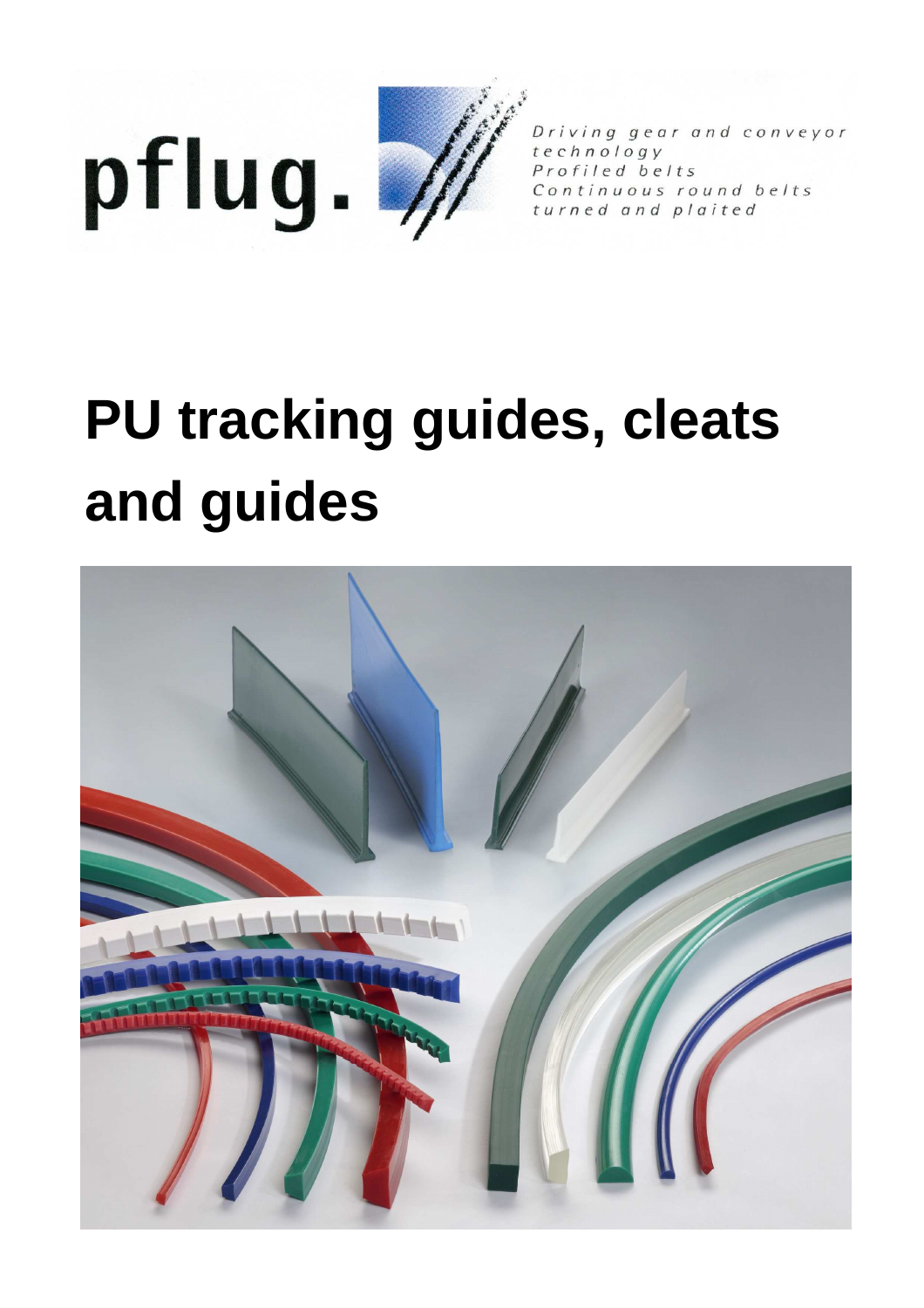## **PU-V-ledged profiles**



| Type                                | $4x4$ mm | 6x4 mm | 8x5 mm | $10x6$ mm      | 13x6.5 mm        | $13x8$ mm      | $17x7$ mm      | $17x11$ mm     |
|-------------------------------------|----------|--------|--------|----------------|------------------|----------------|----------------|----------------|
| 60 Sh.A natural-coloured            | ---      | $X^*$  | X*     | X*             | X*               | X*             | ---            | X*             |
| 75 Sh.A red, EU/FDA                 | X°       | X*     | X*     | X*             | X*               | X*             | ---            | X*             |
| 80 Sh.A transparent, EU/FDA         | x٠       | X*     | X*     | X*             | X*               | X*             | X°             | X*             |
| 80 Sh.A natural-coloured            | X°       | X*     | X*     | X*             | X*               | X*             | X°             | X*             |
| 85 Sh.A ultramarine blue,<br>EU/FDA | x٠       | X*     | X*     | X*             | X*               | X*             | X°             | X*             |
| 85 Sh.A white, EU/FDA               | X°       | X*     | X*     | X*             | X*               | $X^*$          | X°             | X*             |
| 85 Sh.A green                       | x٠       | X*     | X*     | X*             | X*               | X*             | X°             | X*             |
| 90 Sh.A white                       | x٠       | X*     | X*     | X*             | X2               | X*             | ---            | $X^*$          |
| Notched                             | ---      | $X^2$  | X2     | X <sup>2</sup> | X2               | X <sup>2</sup> | X <sup>2</sup> | X <sup>2</sup> |
| Package size                        | 250 m    | 250 m  | 250 m  | 150 m          | 100 <sub>m</sub> | 100 m          | $50/100$ m     | $50/100$ m     |

Further profiles can be manufactured by processing standard profiles such as 10x3 mm or 10x8 mm. The type 80 Sh.A natural-coloured was especially developed for tooth-belts to obtain the optimal adhesive strength between the V-shaped profile and the tooth-belt. Special colours on request.



## **PU-cleats**

| Type                              | T <sub>20</sub> | T30            | T40            | T <sub>50</sub> | T60            |
|-----------------------------------|-----------------|----------------|----------------|-----------------|----------------|
| 85 Sh.A ultramarine blue, EU/FDA  | X2              | χ2             | X2             |                 | Χ2             |
| 90 Sh.A, white, EU/FDA            | χ2              | X2             | X2             | Y2              | χ2             |
| 90 Sh.A, blue green, EU/FDA       | X2              | X2             | X2             | Y2              | χ2             |
| 90 Sh.A, sky blue, EU/FDA         | χ2              | χ2             | X2             |                 | χ2             |
| 90 Sh.A. ultramarine blue, EU/FDA | χ2              | Y2             | V2             |                 | Χ2             |
| Package size: 3 m bar             | 40 pcs. / 120 m | 30 pcs. / 90 m | 20 pcs. / 60 m | 20 pcs. / 60 m  | 20 pcs. / 60 m |

T-cleats as carrier on conveyor belts and timing belts. Foot width: T20 = 8 mm / T30-T50 = 9 mm / T60 = 11 mm Further hardness and colours on request.

## **PU-semicircle profiles**

| Type                             | R 2.5 mm | $R3$ mm        | R 3.5 mm | $R4$ mm          | $R5$ mm         | R 6 mm          | R 7.5 mm |
|----------------------------------|----------|----------------|----------|------------------|-----------------|-----------------|----------|
| 75 Sh.A red, EU/FDA              | v٥       | v٥             | $---$    | x٠               | v۰              | v٥              | X°       |
| 80 Sh.A transparent, EU/FDA      | v٥       | x٠             | v٥       | x٠               | v٥              | v٥              | $\vee$   |
| 80 Sh.A natural-coloured         | X2       | X <sup>2</sup> | $- - -$  | X <sup>2</sup>   | X2              | X <sup>2</sup>  | $X^2$    |
| 85 Sh.A ultramarine blue, EU/FDA | v٥       | v٥             | $- - -$  | x٠               | v۰              | v٥              | $- - -$  |
| 85 Sh.A, green                   | v٥       | v٥             | v٥       | x٠               | v٥              | v٥              | $\vee$   |
| 90 Sh.A, white                   | v٥       | x٠             | $- - -$  | x٠               | v٥              | v٥              | X°       |
| Package size                     | 200 m    | 100 m          | 100 m    | 100 <sub>m</sub> | $100 \text{ m}$ | 50 <sub>m</sub> | 50 m     |

PU-semicircle profiles as guide profile or tapped driver profile. Further types and dimensions on request.



#### **PU-square profiles**

| Type                             | $4x4$ mm | $5x5$ mm | 8x8 mm         | $9x9$ mm         | 10x10 mm       | $12x12$ mm     | $13x5$ mm        | $15x8$ mm      |
|----------------------------------|----------|----------|----------------|------------------|----------------|----------------|------------------|----------------|
| 75 Sh.A red, EU/FDA              | $X^2$    | Х2       | X <sup>2</sup> | $X^2$            | X <sup>2</sup> | $X^2$          | X <sup>2</sup>   | X <sup>2</sup> |
| 80 Sh.A transparent, EU/FDA      | X2       | Х2       | X <sup>2</sup> | X <sup>2</sup>   | Х2             | X <sup>2</sup> | X <sup>2</sup>   | X <sup>2</sup> |
| 80 Sh.A natural-coloured         | $X^2$    | X2       | X2             | X <sup>2</sup>   | X2             | X <sup>2</sup> | $X^2$            | X2             |
| 85 Sh.A sky blue, EU/FDA         | X2       | X2       | $X^2$          | X2               | X2             | X <sup>2</sup> | X <sup>2</sup>   | X2             |
| 85 Sh.A ultramarine blue. EU/FDA | X2       | Х2       | $X^2$          | X2               | X2             | $X^2$          | X <sup>2</sup>   | X <sup>2</sup> |
| 90 Sh.A white, EU/FDA            | X2       | Х2       | X2             | X2               | X2             | $X^2$          | X <sup>2</sup>   | X2             |
| Package size                     | 250 m    | 200 m    | 100 m          | 100 <sub>m</sub> | 50 m           | 50 m           | 100 <sub>m</sub> | 50 m           |

Further types and dimensions on request.

\* from stock

- ° short term (1-2 days)
- ² short term (1-2 weeks)
- <sup>3</sup> delivery time on request